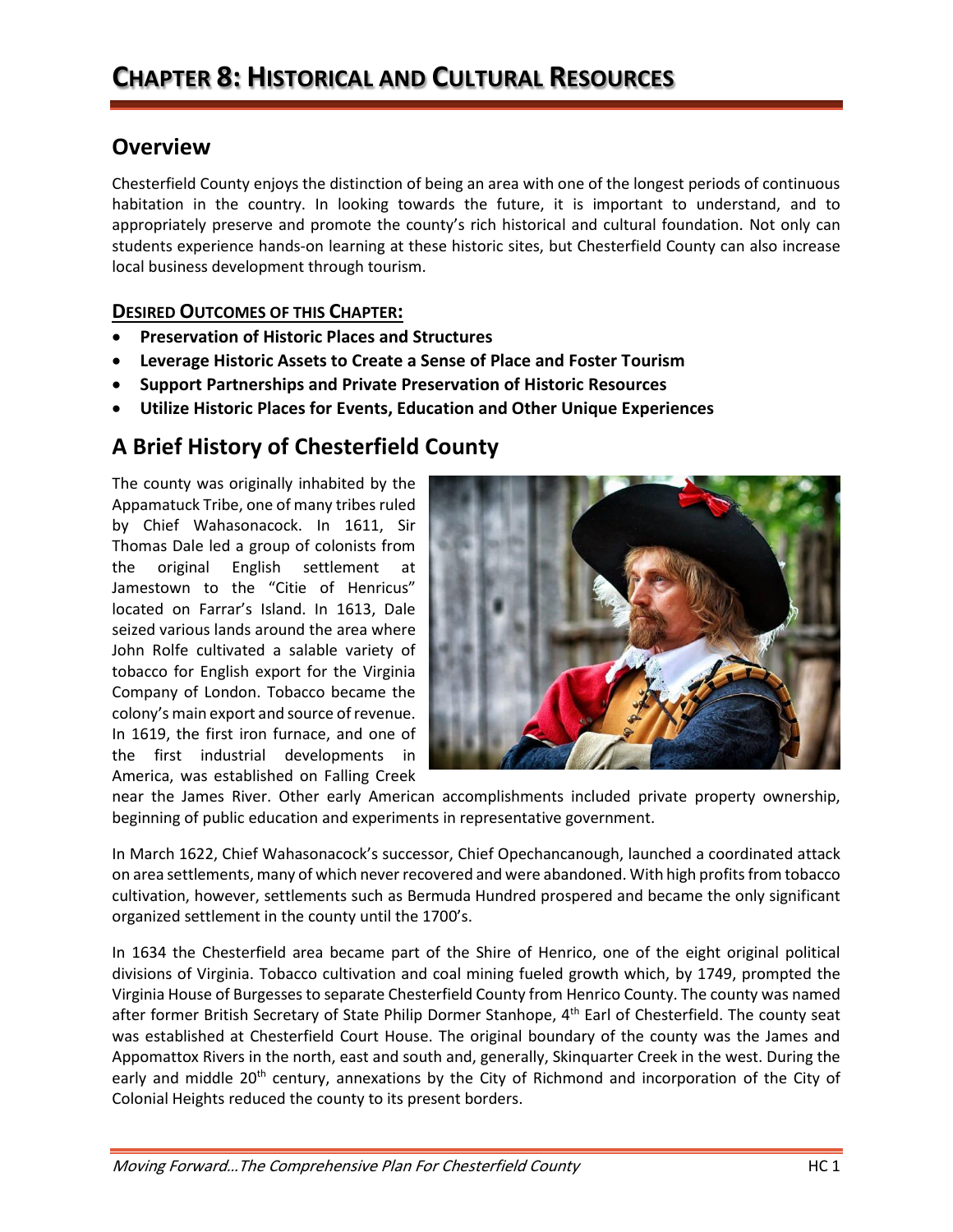African-American history in the county dates to 1634 when the first Africans were brought to Bermuda Hundred. Through the centuries, African-American churches have served as the center of this community. To date, 28 African-American churches have been identified, and research is ongoing into early African-American schools, graves, businesses and post-Civil War settlements throughout the county. In 1882 the Virginia Legislature passed a bill to charter the Virginia Normal and Collegiate Institute, the nation's first fully state-supported four-year institution of higher learning for African-Americans, in Ettrick. This would become today's Virginia State University.



During the American Revolutionary War, the county courthouse served as a collection point and supply depot for the war effort. This role was strengthened when General Baron Von Steuben established a major military training center in this area in 1780. In 1781, British General Benedict Arnold led a raid along the James River toward Richmond, while General Phillips destroyed the county courthouse and training center. The Virginia Fleet was defeated by Arnold's army at Osbornes, a tobacco inspection station and local shipping center established circa 1761, when his army placed cannons on a high bluff above the river where the fleet's weapons could not reach.

Because of its proximity to Richmond, the county was a Union target from the very beginning of the Civil War. In 1862, the Union Navy attempted to capture Richmond by traveling up the James River. This effort was blocked by the Confederates at Drewry's Bluff. In May 1864, the Union again attempted to capture Richmond, landing General Benjamin Butler's Army of the James at Bermuda Hundred and resulting in two engagements at Port Walthall and one at Swift Creek. Additional significant battles occurred around Chester Station, Woolridge Hill and Drewry's Bluff before the Confederates were able to drive Butler's forces back to the Bermuda Hundred peninsula. After the Battle of Ware Bottom Church on May 20, 1864, both sides established extensive earthworks and fortifications across the peninsula. These were manned until Confederate General Robert E. Lee's retreat from the area in 1865.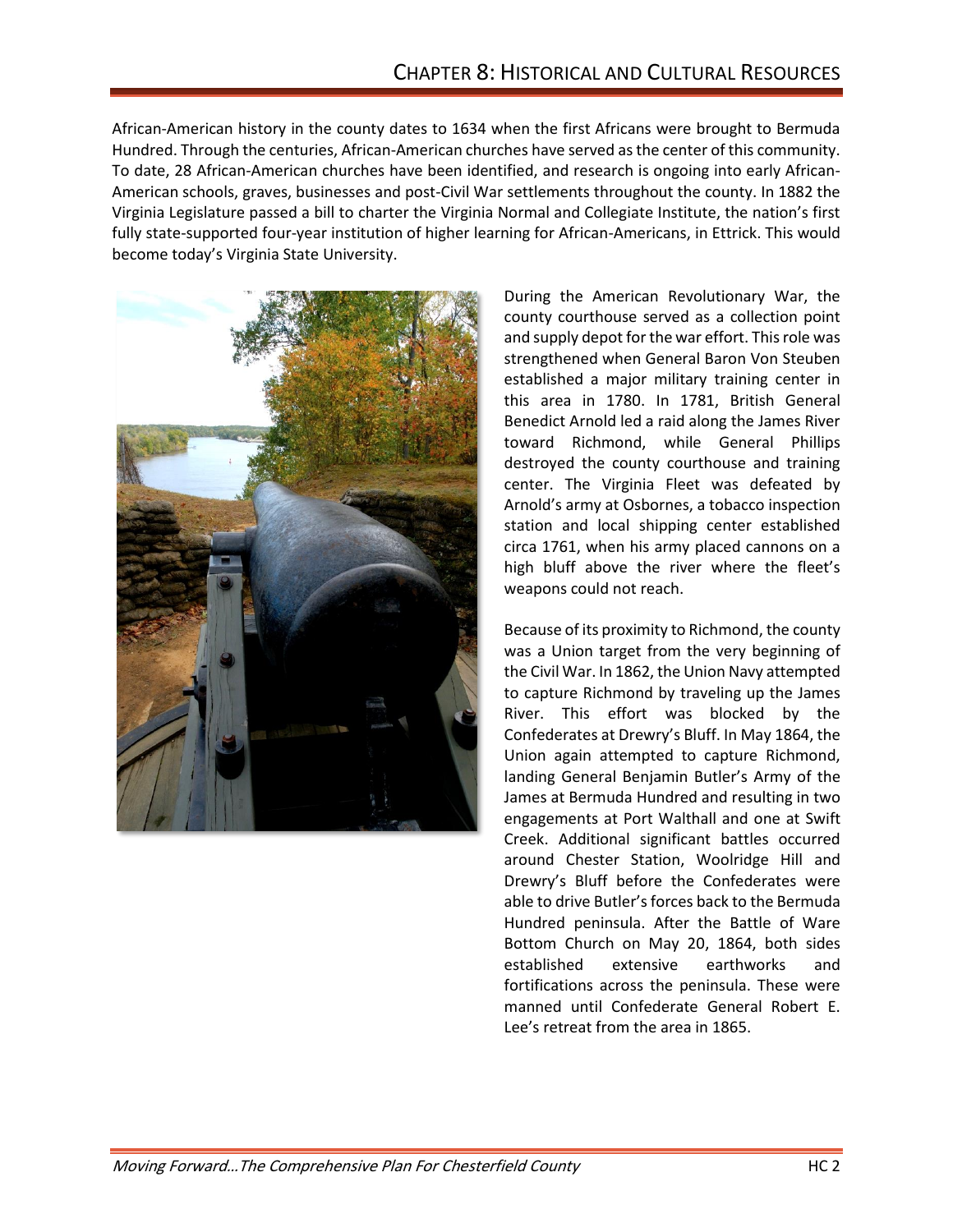## **Historic Settlements & Events**

Some of the earliest organized county settlements and villages include:

**Citie of Henricus:** established circa 1611 by Sir Thomas Dale

- o First English hospital in America, Mount Malady (1612)
- o First private land ownership opportunity
- $\circ$  Early experiments in representative government to support economic growth
- o First college in America; originally designed to educate both English and Native American children (1618)
- o Settlement was destroyed during the Opechancanough offensive and subsequently abandoned (1622)
- o Experienced American Revolutionary War raids (1781)
- o Location of the Dutch Gap Canal, dug by U. S. soldiers under Union General Benjamin Butler during the Bermuda Hundred Campaign (1864)

**Bermuda Hundred:** established circa 1614 by Sir Thomas Dale

- o First incorporated town in America (1614)
- o Designated an official port and market town (1691)
- o Damaged in the American Revolutionary War (1781)
- o Site of state customs house for import/exports (1788)
- o First Baptist Church of Bermuda Hundred, the second-oldest continuous African-American congregation in the county (1850)
- o Headquarters of Union General Benjamin Butler during the Civil War Bermuda Hundred Campaign (1864)
- o Former railroad terminus and shipping port for Bright Hope Railroad (later Tidewater & Western Railroad) (1883)

**Midlothian:** established circa 1730 as a coal mining village, experienced several mining disasters causing loss of life during the 19<sup>th</sup> century

- o First commercially mined coal in the nation (1701)
- o Raided by General William Phillips during the Revolutionary War (1781)
- o First hard-surfaced road in Virginia, ran from the mines at Midlothian to the wharves at Manchester (present-day Midlothian Turnpike) (1807)
- o First railroad in Virginia (Chesterfield Railroad to Manchester gravity line) (1831)
- $\circ$  Oldest continuous African-American congregation in Chesterfield County First African Baptist Church, known today as First Baptist Church of Midlothian (1846)
- o Target of Union Army raid during the Civil War (1864)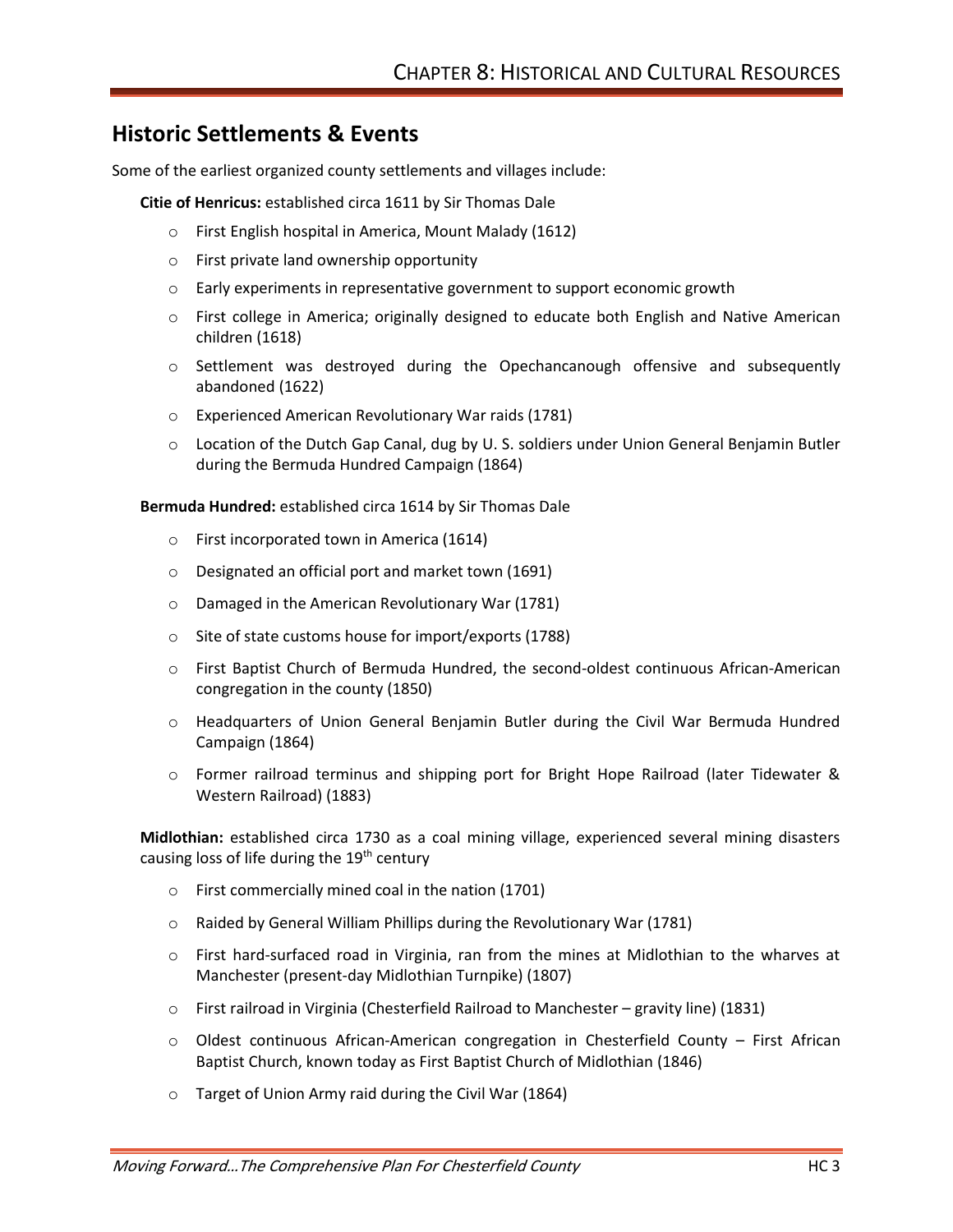**Osbornes:** established circa 1761 by Thomas Osborne as a tobacco inspection station and local shipping center

- o Site of American Revolutionary War battle between British General Benedict Arnold and the Virginia Fleet (1781)
- $\circ$  Former railroad terminus and shipping port for Bright Hope Railroad (1869)
- o Abandoned when construction of Dutch Gap Canal caused silting along the James River (1880s)

**Ettrick:** established circa 1810 as a milling village

- o First bridge across Appomattox River, Campbell's Bridge (1810)
- o First cottonseed oil mill in nation (1831)
- o Site of Confederate Army retreat under General Robert E. Lee after fall of Petersburg (1865)
- o Current home to Virginia State University, oldest state-supported college for African-Americans (est. 1882)

**Matoaca:** established circa 1833 as a milling village

- o Named after Chief Wahasonacock's daughter, Pocahontas, whose native name was Matoaka
- $\circ$  Site of Confederate Army retreat under Robert E. Lee after fall of Petersburg (1865)

**Clover Hill (Winterpock):** established circa 1837 as a coal mining village, experienced several mining disasters causing loss of life during the 19<sup>th</sup> century

- $\circ$  Location of the Clover Hill Railroad (subsequently known as Bright Hope and later Tidewater & Western) (1844)
- o One of the major coal producing centers on the east coast (circa 1855)
- o Abandoned due to competition from other coal mines (1880s)

**Port Walthall:** established circa 1840s as a rail/port town

- o Location of the branch line terminus of Richmond & Petersburg Railroad (1840)
- o Site of Port Walthall Steamboat Company, which carried freight and passengers between ports on the James River then via railroad to Richmond and Petersburg (1845)
- $\circ$  Site of two engagements in May 1864 during the Bermuda Hundred Campaign
- o Rail lines were removed during the Civil War, causing decline of settlement (circa 1860s)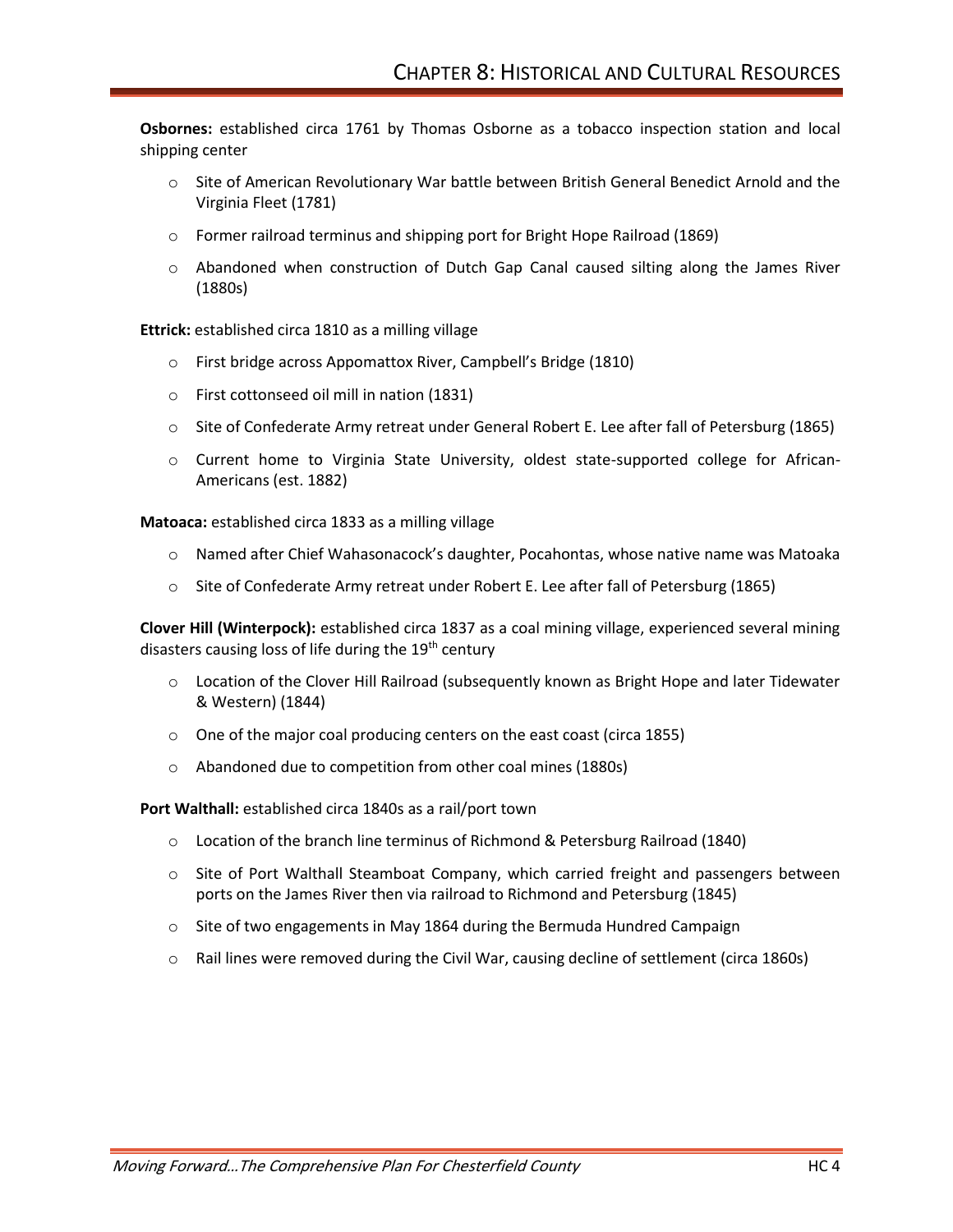**Chester:** established circa 1856 at the intersection of the Richmond/Petersburg and Clover Hill (Bright Hope) railroads

- o Established by the same developers of Ashland in Hanover County
- o Site of Civil War Battle of Chester Station (1864)
- o Location of second bank in county (1903)
- o Site of first county public high school, Chester Agricultural High School, forerunner of Thomas Dale High School (1905)
- o Location of first county public library (1966)

**Bon Air:** established circa 1877 on a rail line between Richmond and Danville as a resort for wealthy Richmond citizens

- o Once boasted three railroad stops, unprecedented for a community of its size
- o Location of first private community library, Hazen Memorial (1902)
- o First shopping center in county (1949)
- o First national historic district in county, created by community (1986)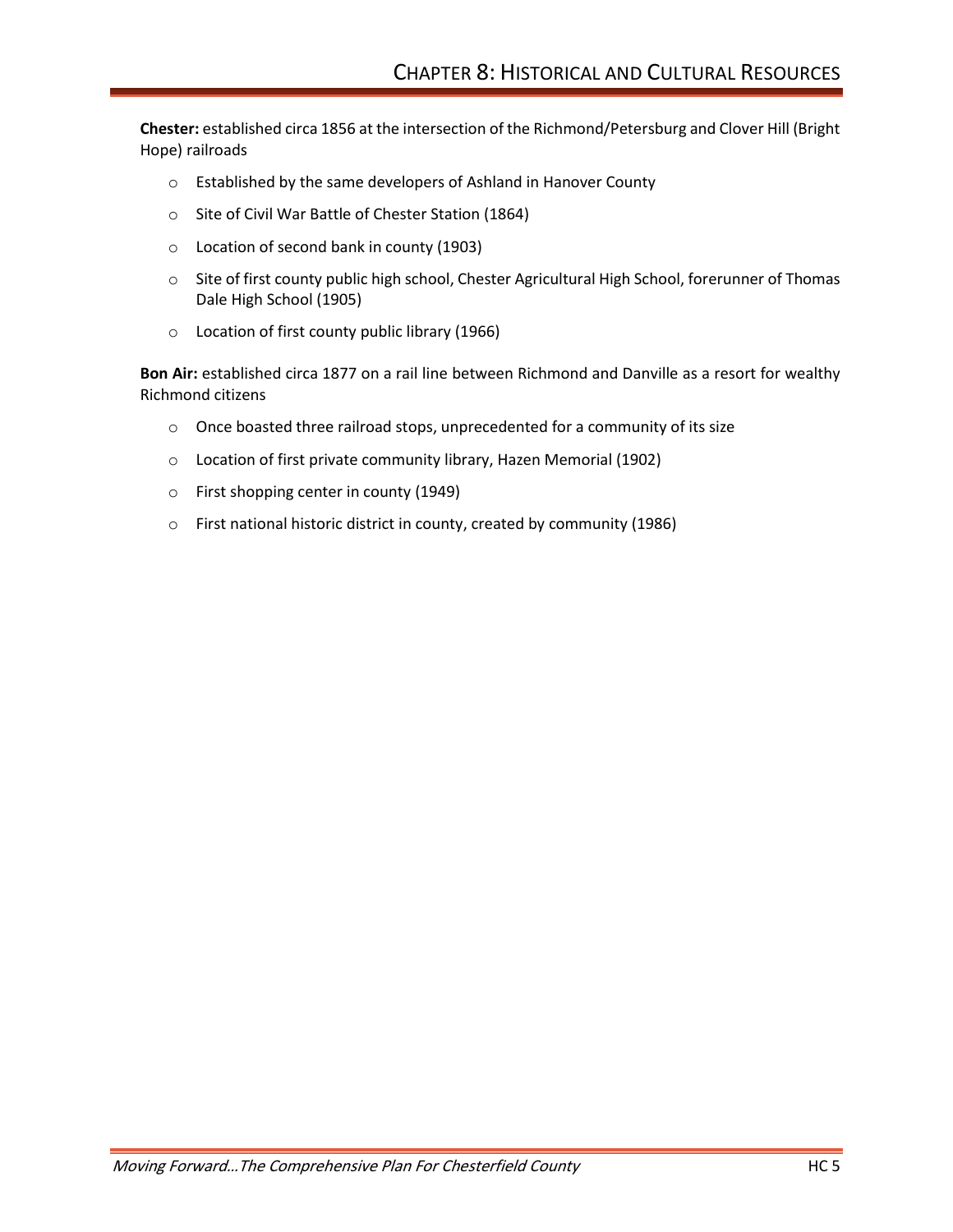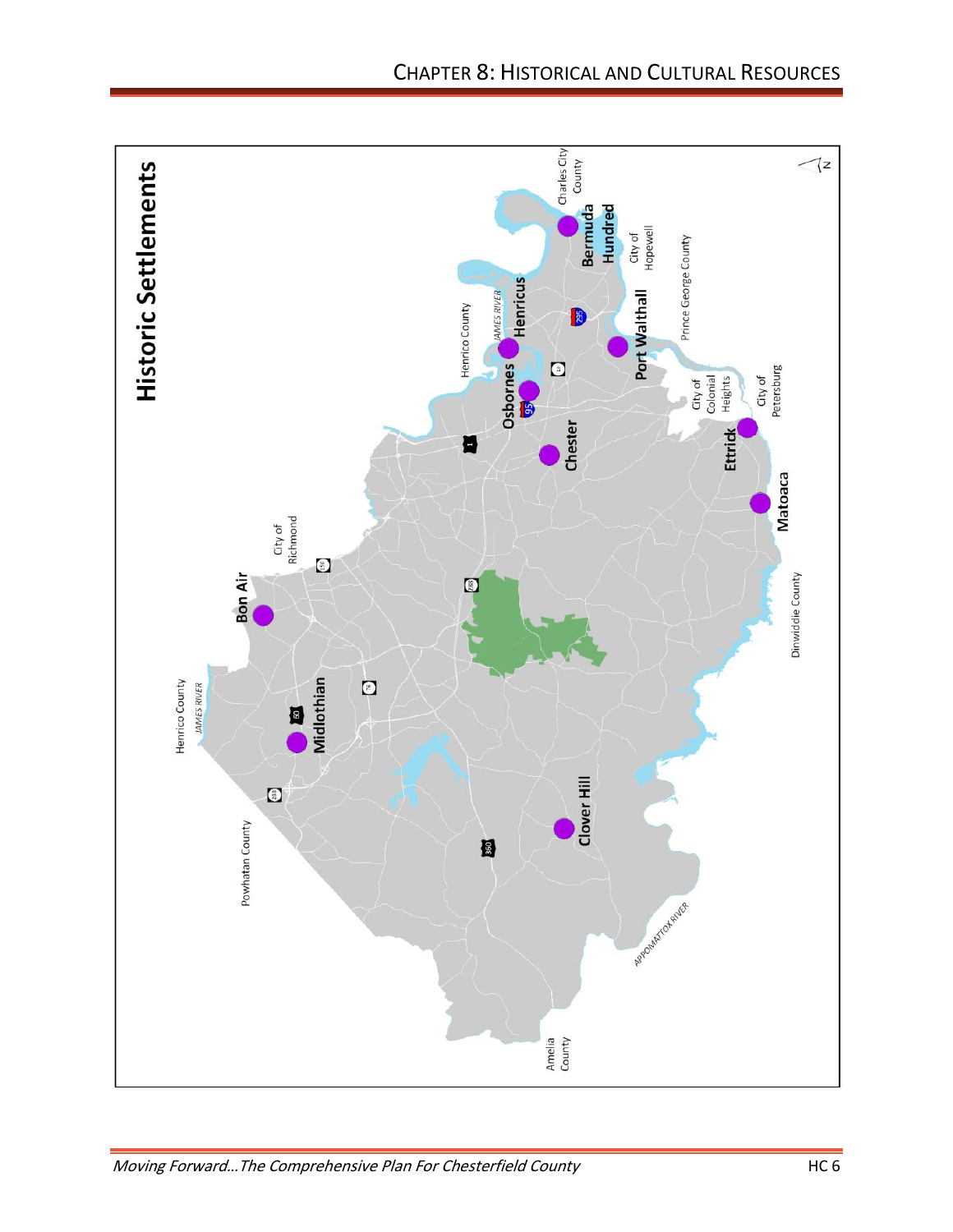# **Historic Firsts**

In addition to those listed previously, additional historic firsts include:

- o **1811**: First commercial tramway (the predecessor of railroads) operated in the northern Belmont Road area.
- o **1811**: First use of steam engines in the nation at Black Heath Pits in Midlothian.
- o **1812**: First school for deaf mutes in America was located at Cobbs Plantation on the lower Appomattox River.
- o **1816**: Bellona Arsenal and Foundry in the northwestern section of the county was established as one of the first federal weapons repositories in the nation, later becoming the second largest producer of armaments for the Confederacy behind Tredegar Ironworks in Richmond.
- o **1862**: First Medal of Honor awarded to Corporal John Mackie of the U.S. Marine Corps as a result of his actions during the May 15, 1862 Battle of Drewry's Bluff.
- o **1921**: First Father's Day was organized by three ladies from Drewry's Bluff.
- o **1934**: First wayside park in Virginia was established at the circa 1824 Stone Bridge on Jefferson Davis Highway over Falling Creek.

# **Historical & Cultural Tourism**

Historical and cultural resources offer unique places for people to visit and learn about the history of the county and the nation. These resources are both publicly and privately-owned, and include federal, regional and local attractions. In addition, the county partners with regional entities such as Richmond Regional Tourism, Virginia Tourism, Petersburg Area Regional Tourism, Henrico County, the Virginia Association of Museums and the Henricus Foundation to promote historical and cultural tourism.



## **LOCAL ATTRACTIONS AND DESTINATIONS**

The following is a list of attractions and destinations for historical and cultural tourism within the county.

#### **Castlewood**

This circa 1817 plantation house built by Parke Poindexter, clerk of the county court, and has a unique formal 5-part building plan unlike any other recorded historic structure in Virginia.

#### **Chesterfield County Courthouse Square**

The Chesterfield County Historic Courthouse Square includes the 1892 Jail, 1828 Clerk's Office, 1889 Clerk's Office, 1917 Courthouse and a replica of the 1749 Courthouse. The Chesterfield County Museum is located in the replica of the county's circa 1749 Courthouse that was torn down in 1917.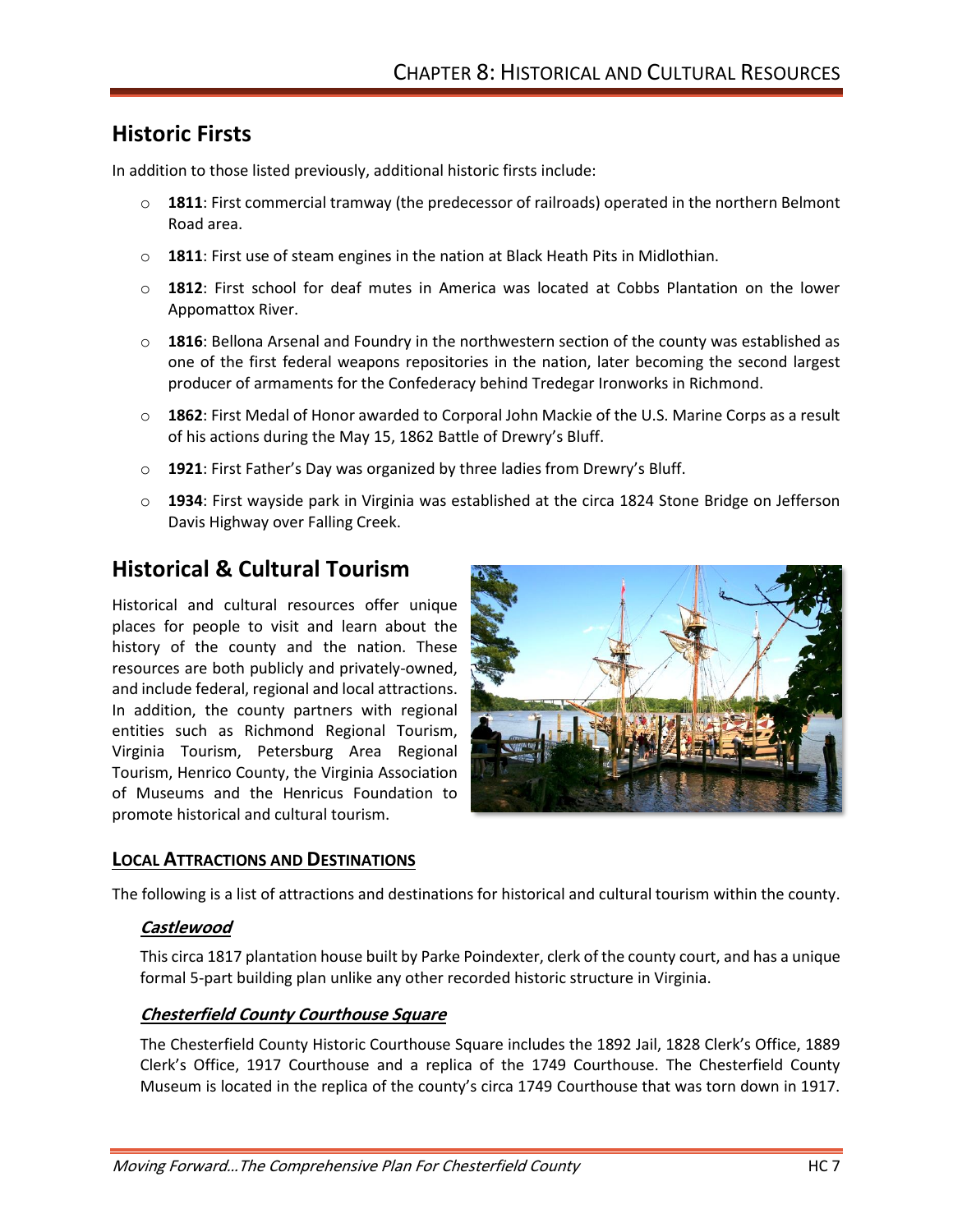The museum contains exhibits showcasing the county's history. The 1892 jail includes a law enforcement exhibit and allows visitors to experience prisoner accommodations of that period.

### **Civil War Sites**

The Parks and Recreation Department provides protection and interpretation of many earthworks and sites that were a part of the Civil War including Battery Dantzler, Dodd Park at Point of Rocks, the Dutch Gap Canal, Fort Stevens, Fort Wead, Historic Point of Rocks Park, Howlett Line Park, Sergeant James Engle Park, 39<sup>th</sup> Illinois Park and Ware Bottom Church. Drewry's Bluff and Parker's Battery are additional Civil War sites that are part of the Richmond National Battlefield Park system.

### **Eppington Plantation**

This home, built circa 1770, by Francis Eppes VI, a prominent politician from Henrico, was visited frequently by Thomas Jefferson. It was originally comprised of nearly 4,000 acres. Eppington's main architectural significance lies in the design of a main block structure with lower wings that is emblematic of a typical 18<sup>th</sup> century Georgian style design.

### **Falling Creek Bridge**

The bridge over Falling Creek where it passes under Jefferson Davis Highway is one of the earliest bridges in the state. Constructed circa 1824, the bridge played an important early role in linking the cities of Richmond and Petersburg. The bridge fell out of use in 1933 and became Virginia's first wayside park. The bridge was heavily damaged during Hurricane Gaston in 2004.

#### **Falling Creek Ironworks Park**

This first iron furnace in America was built in 1619, and subsequently destroyed in 1622 by Native Americans. Several later attempts to revive the ironworks here resulted in mixed success. Archibald Cary also operated a mill in this area in the mid-18<sup>th</sup> century that was destroyed by Benedict Arnold. Trails and a public green were constructed in 2016 and a museum and visitor's center are planned.

## **Henricus Historical Park**

This attraction has stunning views of the James River and offers 18 re-created Colonial and Virginia Native American structures. This living history museum provides encounters with period dressed historical interpreters. Colonial demonstrations include militia drills, cooking, blacksmithing, crop planting and tobacco growing and harvesting. Native American demonstrations include canoe building, hunting skills and tool making.



#### **Historical Highway Markers**

This program, begun in 1927, commemorates people, places or events of regional, statewide or national significance. The county is currently home to over 50 of these highway markers.

#### **Historic Route 1 Corridor**

Chartered in 1816 to connect the cities of Richmond and Petersburg, the Manchester & Petersburg Turnpike was the second toll road built in the county. This corridor has witnessed numerous historical events from the American Revolution, the Civil War and early suburban development. The many historic landmarks and highway signs attest the rich history of the area.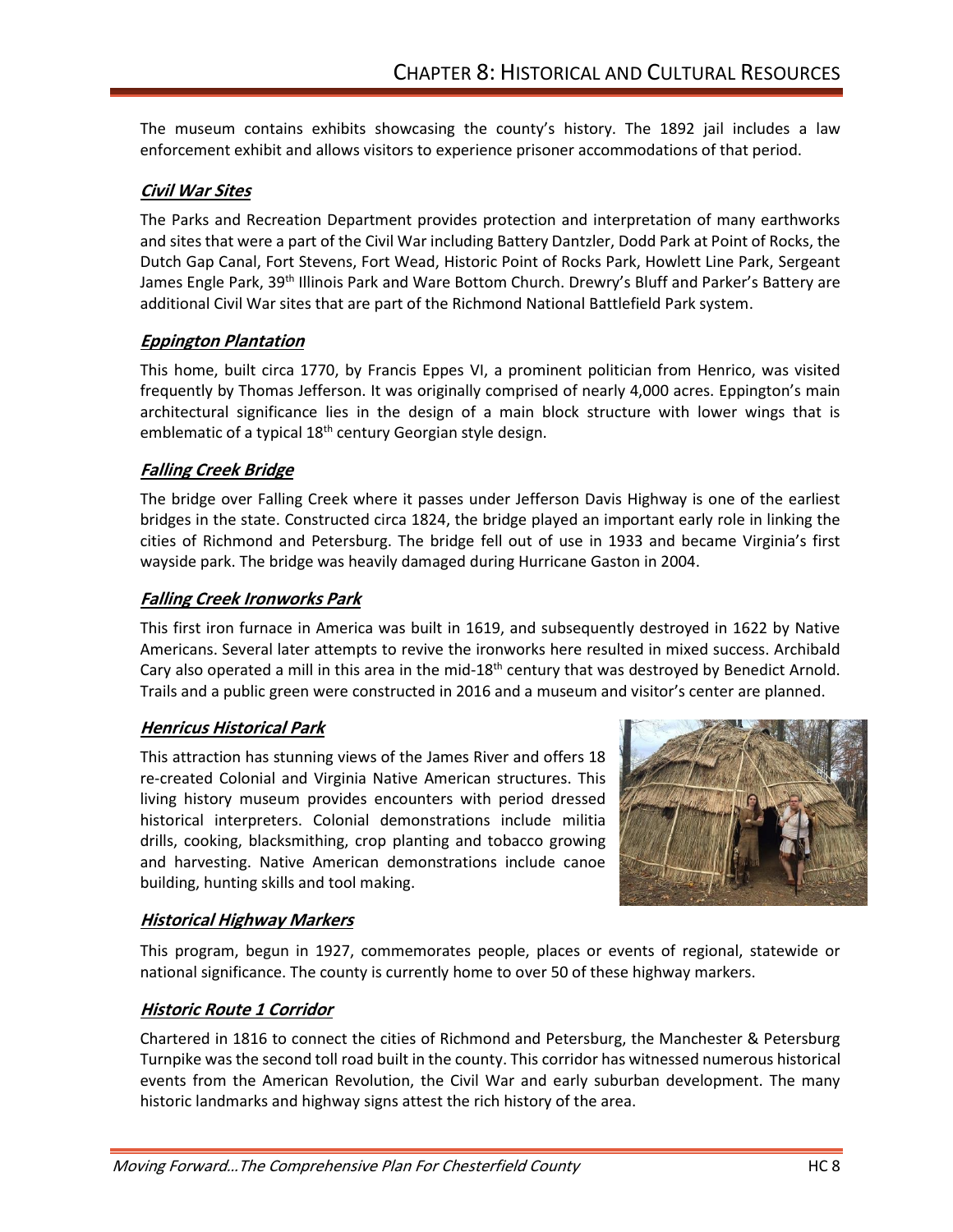### **Magnolia Grange**

This Federal-style home was built circa 1822 by William Winfree and is now a museum interpreting 19<sup>th</sup>-century plantation life. The home was named after the circle of magnolia trees that once stood in its front lawn.

#### **Mid-Lothian Coal Mines Park**

This park highlights the history of the first commercially-mined coal in America and is located at the site of the former Grove Shaft Mine, where visitors can see the stone ruins of the former mining operation.

### **Pocahontas State Park**

This nearly 8,000-acre park was built by the Civil Conservation Corps, a Great Depression public work

relief program. In addition to park amenities such as camping, fishing, boating, hiking, mountain biking, swimming and picnicking, a Civilian Conservation Corps Museum commemorates the workers that shaped the infrastructure of America. An outdoor amphitheater hosts numerous community concerts. A major portion of the Richmond Regional Ride Center, designated as a bronze-level status ride center by the International Mountain Biking Association, is located at Pocahontas State Park.

## **Point of Rocks Historic House & Grounds**

This county park, a local, state and federal historic landmark, offers beautiful views of the Appomattox River from a high bluff overlooking the Port Walthall Channel. This area had a significant role in the Civil War with the historic 1840 home built by Reverend Alexander Strachan serving as a surgeon's quarters for the large military hospital located on the property during Union General Butler's Bermuda Hundred Campaign.

#### **CULTURAL AMENITIES**

In addition to historical resources, the county and surrounding communities have many other cultural offerings. Among these include music, arts and neighborhood events throughout the year, as well as museums, art galleries, dance studios and theaters. Performing arts organizations include the Richmond Symphony, Richmond Ballet, Virginia Opera, Theater IV and Theater Virginia, along with numerous school-based choral and theater groups. The region is also home to many television and radio broadcasting facilities. An effort is currently underway to construct the Chesterfield Center for the Arts in partnership with the Chesterfield Center for the Arts Foundation in the Chester area.



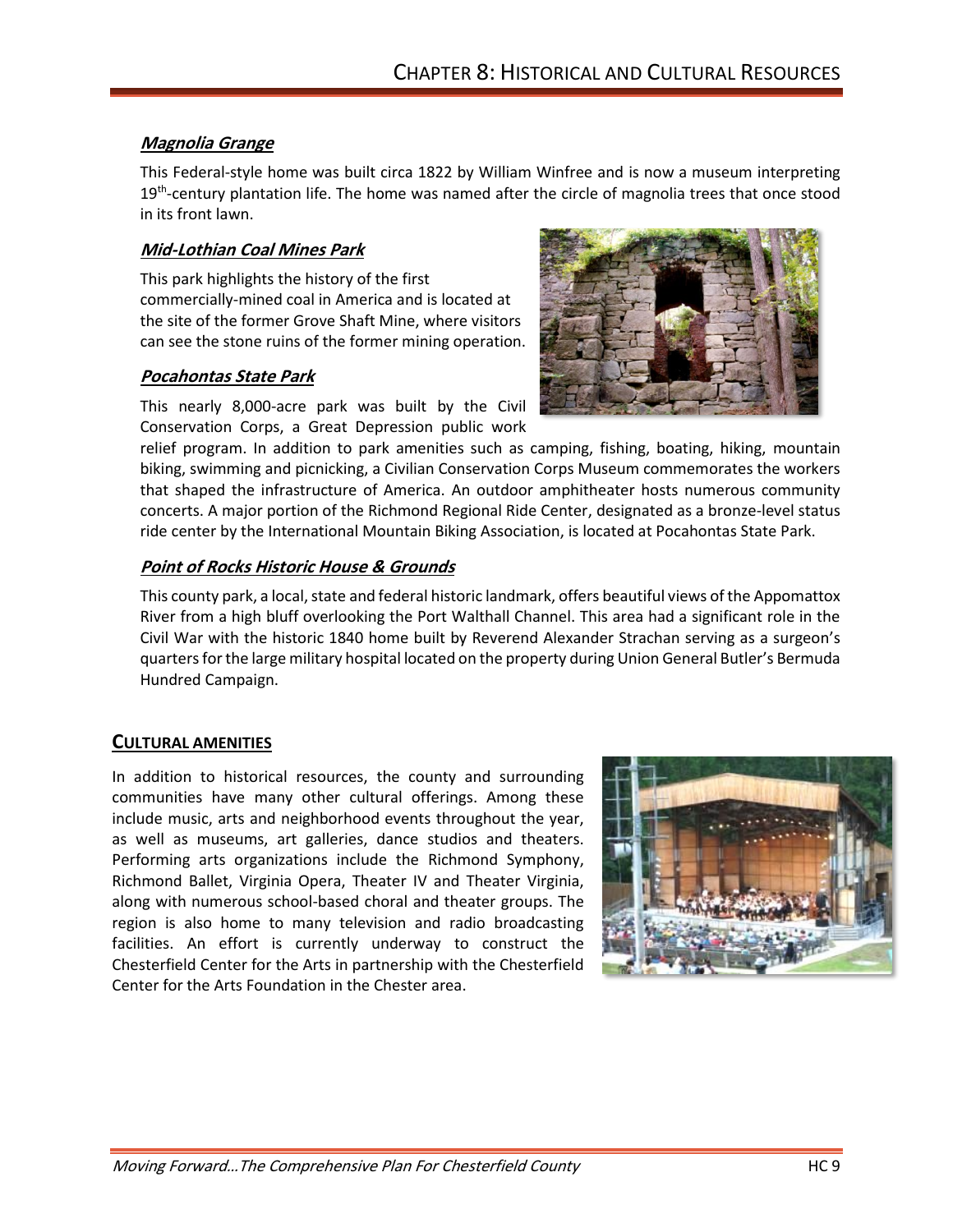# **Historical & Cultural Preservation Programs**

Historical and cultural resource preservation efforts take place at the national, state and local levels. Several public and private organizations are concerned with historic and cultural resources, ranging from the federal government to local community preservation groups.

### **NATIONAL REGISTER OF HISTORIC PLACES & VIRGINIA LANDMARKS REGISTER**

As of 2016, there were 20 individual landmarks and six historic districts on the state and national historic registers for the county.

#### **Listing Process**

The 1966 National Historic Preservation Act created the National Register of Historic Places and mandated that states establish historic preservation offices. The Virginia Department of Historic Resources is the home of the State Historic Preservation Office. This department is responsible for evaluating property nominations to the state and national historic registers. If approved for the Virginia Landmarks Register, the landmark is automatically listed on the National Register of Historic Places. These listings are primarily symbolic, acknowledging the presence of an important resource, and do not place restrictions on the use, regulate improvements to the property or require provision of public access.



#### **Incentives**

A historic preservation easement program is administered by the Virginia Department of Historic Resources. Through this voluntary program, property owners guarantee perpetual protection of a listed resource while still maintaining ownership, use and enjoyment of their property. In exchange, the properties may qualify for federal and state income tax deductions.

Tax credit programs are available that encourage rehabilitation of listed resources by providing credits for incurred expenses by private individuals. Rehabilitation work using these programs must be consistent with national preservation standards.

Matching grants may be available to non-profit organizations and local governments for preservation work to registered landmarks through the Virginia Department of Historic Resources.

More information about state and national landmarks and incentive programs can be found at the [Virginia Department of Historic Resources website.](http://www.dhr.virginia.gov/)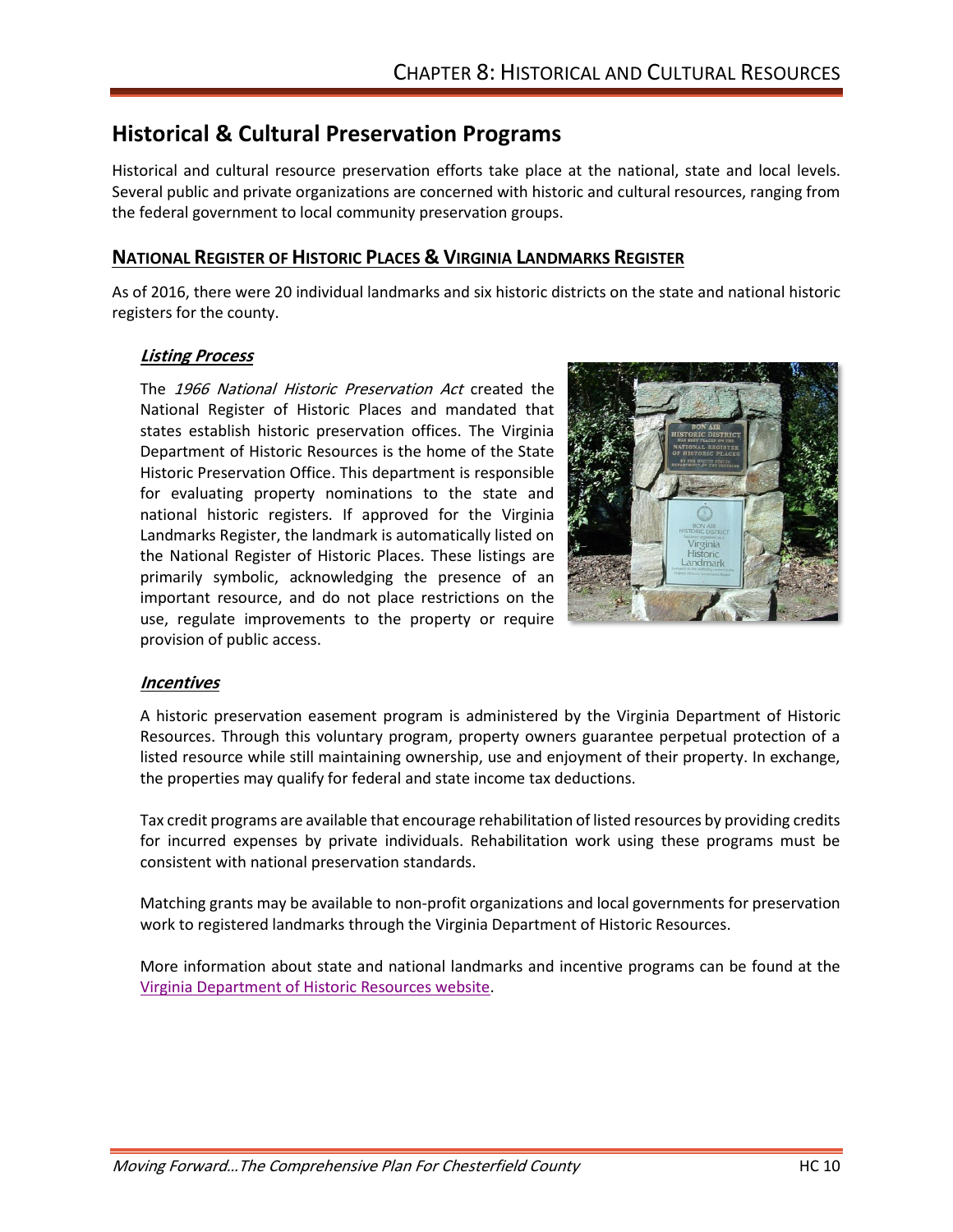### **CHESTERFIELD COUNTY HISTORIC DISTRICTS, LANDMARKS AND LANDMARK SITES**

As of 2016, there were 48 county-designated landmarks.

#### **Designation**

In 1987, the historic districts, landmarks and landmark sites ordinance was adopted as part of the county Zoning Ordinance. Unlike the state and national listings, the county's landmark designation is designed to protect the architectural and physical integrity of the resource. A resource does not need to be listed on the national or state register to be designated as a county landmark or historic district.



Through this ordinance, a Historic Preservation

Committee was established to make recommendations on proposals for new historic district and landmark designations, and to review and authorize changes to designated structures and properties.

Designation is voluntary and is initiated by owners of property having historical or cultural significance. The Historic Preservation Committee and Planning Commission consider the application and make a recommendation to the Board of Supervisors. The Board of Supervisors makes the final determination as to whether or not to designate the resource.

#### **Incentives for County Designation**

An incentive program is administered through the Department of Real Estate Assessments that provides a partial property tax exemption for rehabilitation work on a designated property. This work must increase the assessed property value by at least 25 percent, but no more than \$500,000. The property tax rate is based upon the pre-rehabilitation assessed value for a period of 10 years and is transferable with the property.

More information about the Chesterfield County preservation ordinance and incentive program can be found at th[e Chesterfield County Preservation Committee website.](https://www.chesterfield.gov/1272/Preservation-Committee)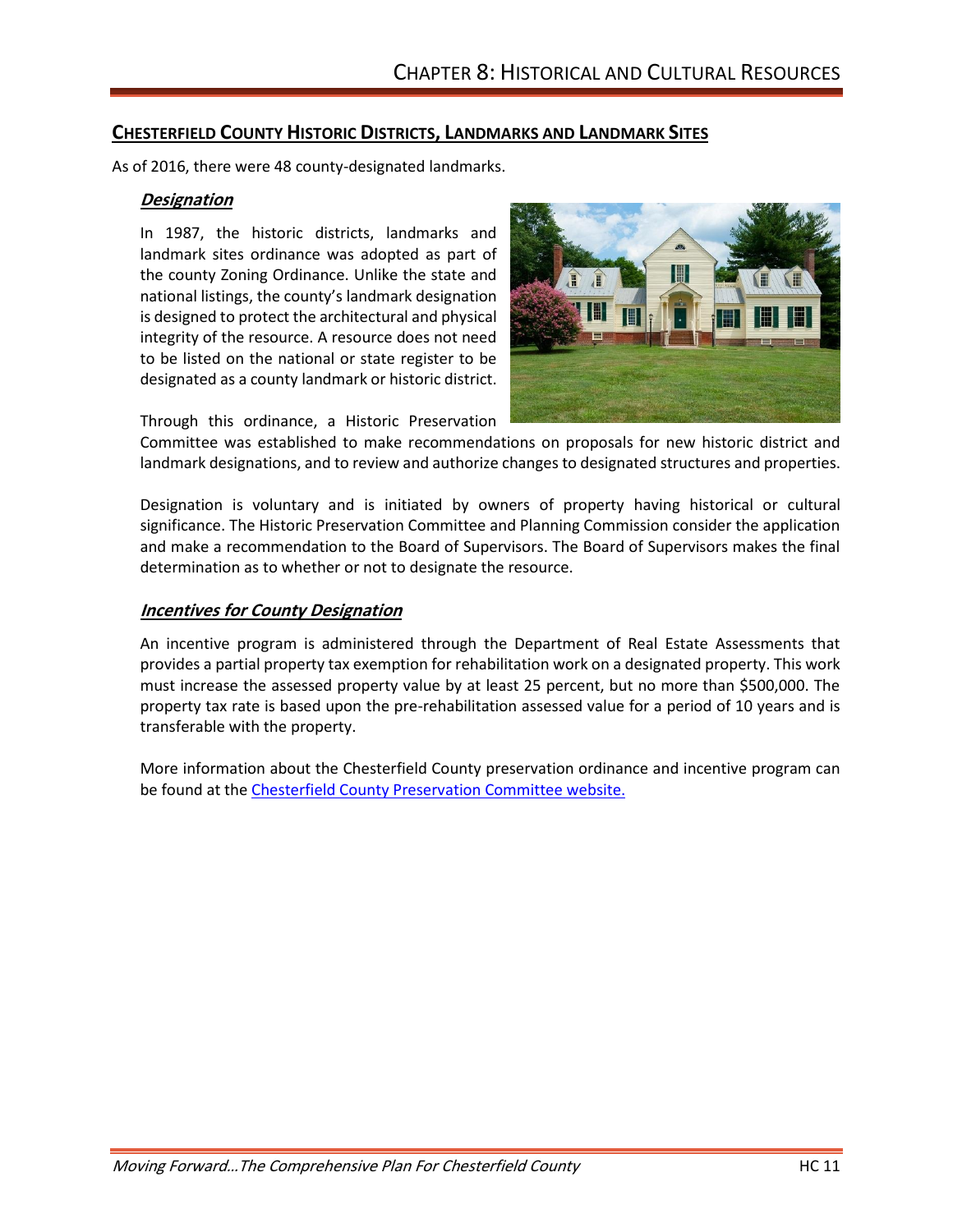## **General Historical & Cultural Resources Guidelines**

The General Historical and Cultural Resources Guidelines provide direction and support for historical and cultural resource preservation, promotion and enhancement.

Major considerations in the development of these guidelines include:

- ❖ Promoting public awareness of the county's history.
- ❖ Promoting the county's history to enhance tourism and economic development.
- ❖ Supporting voluntary preservation efforts.
- ❖ Supporting appropriate adaptive reuse of historical structures.
- ❖ Integrating preserved areas into developments.
- ❖ Protecting unique architectural and design qualities in historic villages.

The following General Historical and Cultural Resources Guidelines should be used when addressing historical and cultural preservation:

- ➢ **Public Awareness and Education.** Consider enhancement and expansion of programs, events and other activities that increase public awareness of the county's historical and cultural resources and their contribution to the region, state and nation. Partner with educational institutions such as Chesterfield County Public Schools, John Tyler Community College, Virginia State University and other relevant organizations to promote county history programming to students.
- ➢ **Tourism.** Promote tourism through marketing the county's historical and cultural sites.
- ➢ **Historic Designations.** Encourage voluntary local, state and national historic landmark and district designations through incentive programs. Consider designation of only that area necessary to accomplish preservation thereby affording the option for future use of the remaining area.
- ➢ **Historic Easements.** Encourage voluntary historic preservation and other easements for preserving important historical and cultural resources.
- ➢ **Development Integration of Historical and Cultural Resources.** Encourage preservation, incorporation and integration of historical and cultural resources through design and layout of development projects. Consider development incentives such as reduced parking, setbacks, buffers and other design standards.
- ➢ **Adaptive Reuse.** Encourage adaptive reuse of county-designated historic sites and structures in accordance with the recommendations of The Land Use Plan chapter.
- ➢ **Incentive Programs.** Encourage the use of local, state and federal incentive programs to promote historic preservation efforts and explore other incentive programs that could be offered.
- ➢ **Historic Villages.** Within historic villages as determined through development of Specific Area Plans, consider development standards such as architectural features, landscaping, setbacks and other